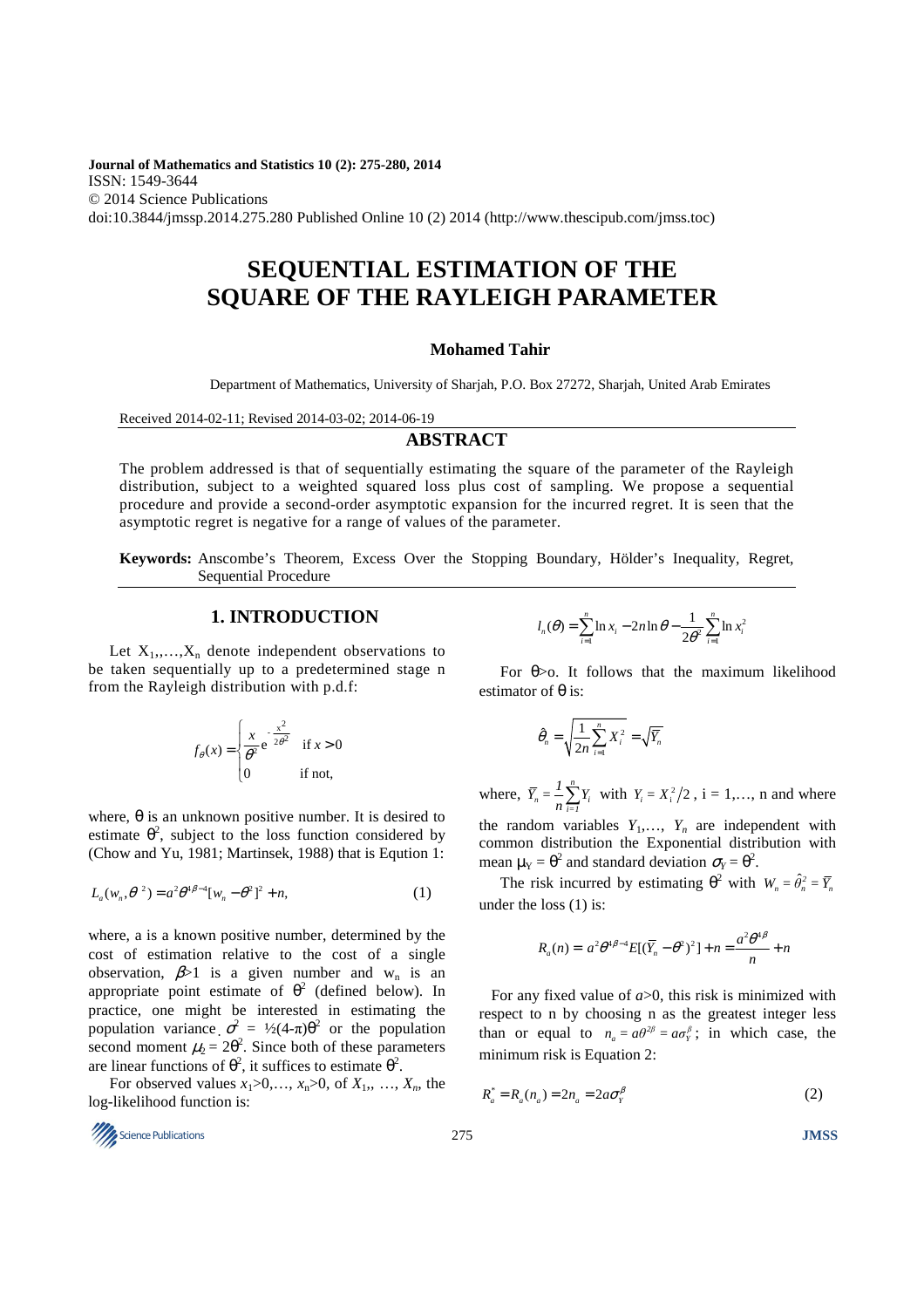Since  $n_a$  depends on the unknown value of  $\theta$ , there is no fixed-sample-size procedure that attains the minimum risk  $R_a^*$  in practice. Therefore, we propose to use the sequential procedure  $(T, \overline{Y}_T)$  which stops the sampling process after observing  $Y_1, \ldots, Y_T$  and estimates  $\theta^2$  by  $W_T = \overline{Y}_T$ , where Equation 3:

$$
T = \inf \left\{ n \ge m_a : n > a \left( \frac{1}{n} \sum_{i=1}^n (Y_i - \overline{Y}_n)^2 \right)^{\beta/2} \right\}
$$
 (3)

with m<sup>a</sup> being a positive integer. Note that the standard deviation based on  $Y_1, \ldots, Y_n$  is used in (2) as the estimator of  $\theta^2$ , instead of  $W_n = \overline{Y}_n$ , since  $\theta^2$  is also the standard deviation of  $Y_1$ .

If m<sub>a</sub> in (3) is such that  $\delta \sqrt{a} \leq m_a = o(a)$  as  $a \rightarrow \infty$  for some  $\delta$  >0, then Equation 4:

$$
E[\overline{Y}_T] = \mu_Y - \frac{\beta}{a}\sigma_Y^{1-\beta} + o\left(\frac{1}{a}\right) = \theta^2 - \frac{\beta}{a\theta^{2\beta - 2}} + o\left(\frac{1}{a}\right)
$$
(4)

As a  $θθ$ , by Martinsek (1988), since the skewness of  $Y_1$  is equal to 2. This shows that  $\overline{Y}_T$  is biased for large values of a. Thus, consider the biased-corrected estimator Equation 5:

$$
\theta_n^* = \overline{Y}_n + \frac{\beta}{a^{1/\beta} n^{1-1/\beta}}
$$
\n(5)

For  $n \ge 1$ , where  $\beta > 1$ . The regret of the sequential procedure  $(T, \theta^*_T)$  is defined as Equation 6:

$$
r_a(T, \theta_T^*) = E[L_a(T, \theta_T^*)] - R_a^*
$$
 (6)

where,  $R_a^*$  is as in (2). In this study we provide a secondorder asymptotic expansion, as as  $a \rightarrow \infty$ , for  $r_a(T, \theta^*_T)$  and show that this regret is asymptotically negative if we choose  $0 < \theta < \sqrt[6]{(\frac{4\beta - 4}{3.25\beta + 1})}$ .

Starr and Woodroofe (1969) considered the case in which  $X_1, X_2, \ldots$  are i.i.d. Normal random variables and showed that the regret of their procedure is *O*(1). Then, Woodroofe (1977) showed that the regret is  $0.5 + o(1)$  if *ma*≥4. Martinsek (1983) extended Woodroofe's result to the nonparametric case. Tahir (1989) proposed a class of bias-reduction estimators of the mean of the oneparameter exponential family and provided an asymptotic second-order lower bound for the regret. Kim and Han (2009) considered estimation of the scale parameter of the Rayleigh distribution under general

Science Publications 276 **JMSS** 

progressive censoring. Mousa *et al*. (2005; Prakash, 2013) focused on Bayesian prediction and Bayesian estimation for Rayleigh models.

# **2. ASYMPTOTIC EXPANSION FOR THE REGRET OF THE SEQUENTIAL PROCEDURE**

Rewrite the stopping time T in (3) as Equation 7:

$$
t = \inf \left\{ n \ge m_a : n \left( \frac{V_n}{n} \right)^{-1/2} > a \right\}, \text{where } V_n = \sum_{i=1}^n (Y_i - \overline{Y}_n)^2 \qquad (7)
$$

And let  $U_a = t(V_t/t)^{-1/2}$ -a denote the excess over the stopping boundary. Chang and Hsiung (1979) showed that the excess  $U_a$  converges in distribution to a random variable U as a→∞.

### **Lemma 1**

Let T be as in (3). Then  $\frac{T}{a} \rightarrow \sigma_Y^{\beta} = \theta^{2\beta}$  w.p.1 as a  $\rightarrow$ ∞. Moreover:

$$
E[T] = a + v - 1.375 + o(1)
$$

As  $a \rightarrow \infty$ , where  $v = E[U]$  is the asymptotic mean of the excess over the boundary.

#### **Proof**

The first assertion follows from Lemma 1 of Chow and Robbins (1985). For the second assertion:

$$
E[T] = a + v - 0.5 - \frac{3}{8\sigma_Y^4} E\left[ \left( (Y_1 - \mu_Y)^2 - \sigma_Y^2 \right)^2 \right] + o(1)
$$
  
= a + v - 0.5 - \frac{3}{8} (x - 1) + o(1)  
= a + v - 1.375 + o(1)

As *a*→∞, by Chang and Hsiung (1979), using the fact that the kurtosis of  $Y_1$  is  $\kappa = \sigma_Y^4 E[(Y_1 - \mu_Y)^4] = 6$ .

### **Proposition 1**

Let  $\theta_n^*$  be defined by (5) and let T be defined by (3) with ma being such that  $\delta \sqrt{a} \leq m_a = o(a)$  as  $a \rightarrow \infty$  for some  $\delta$ >0. Then,  $E[\theta_{r}^{*}] = \theta^{2} + o(1/a)$  as a→∞.

#### **Proof**

For *a*>0 Equation 8:

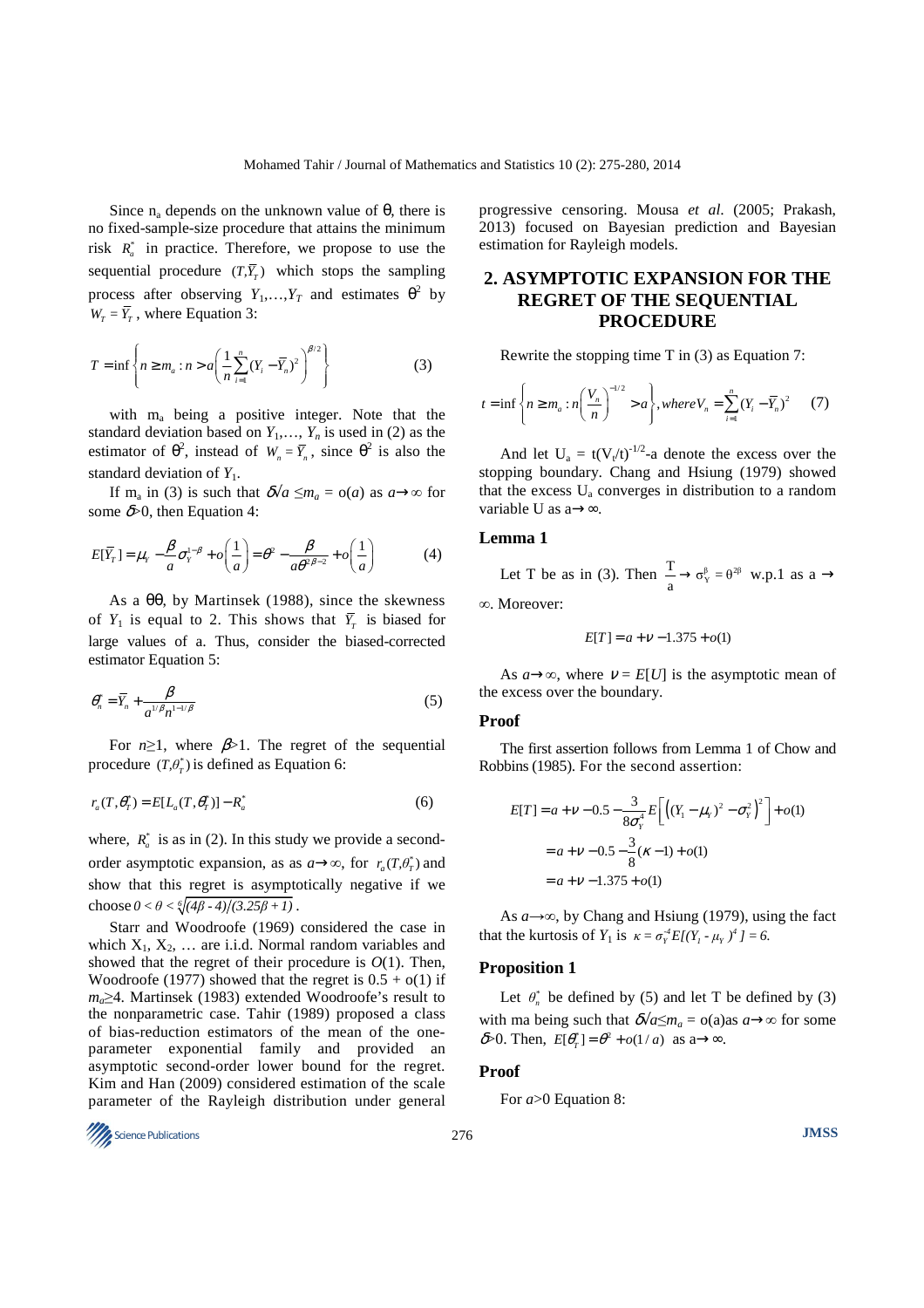### Mohamed Tahir / Journal of Mathematics and Statistics 10 (2): 275-280, 2014

$$
aE[\theta_T^* - \theta^2] = aE[\overline{Y}_T - \theta^2] + \beta E\left[\left(\frac{T}{a}\right)^{-(1-1/\beta)}\right]
$$
(8)

The proposition follows by taking the limit as  $a \rightarrow \infty$ in (8) and using (4) and the fact that  $E[(T \mid a)^{(1-1/\beta)}] \to \sigma_Y^{1-\beta}$  as  $a \to \infty$  if  $\beta > 1$ , by the first assertion of Lemma 1 and (2.2) of Martinsek (1983).

Let  $r_a(T, \theta^*_T)$  be as in (6). Then Equation 9:

$$
r_a(T, \theta_T^*) = E[a^2 \sigma_Y^{2\beta - 2} (\overline{Y}_T - \mu_Y)^2 + T - 2a\sigma_Y^{\beta}]
$$
  
+2\beta \sigma\_Y^{2\beta - 2} a^{2-1/\beta} E\left[\frac{1}{T^{1-1/\beta}} (\overline{Y}\_T - \mu\_Y)\right]  
+ \beta^2 \sigma\_Y^{2\beta - 2} E\left[\frac{a^{2-2/\beta}}{T^{2-2/\beta}}\right] (9)  
= r\_a(T, \overline{Y}\_T) + 2\beta \sigma\_Y^{2\beta - 2} E\left[\frac{a^{1-1/\beta}}{T^{1-1/\beta}} a(\overline{Y}\_T - \mu\_Y)\right]  
+ \beta^2 \sigma\_Y^{2\beta - 2} E\left[\frac{a^{2-2/\beta}}{T^{2-2/\beta}}\right] (9)

# **Lemma 2**

Let T be defined by  $(3)$  with  $m_a$  being such that  $\delta\sqrt{a} \leq ma = o(a)$  as  $a \to \infty$  for some  $\delta > 0$  and with  $\beta > 1$ . Then:

$$
E\left[\frac{a^{1-1/\beta}}{T^{1-1/\beta}}a(\bar{Y}_T-\mu_Y)\right] = \frac{2(1-\beta)}{\sigma_Y^{2\beta+1}} - \frac{\beta}{\sigma_Y^{2\beta-2}} + o(1)
$$

As  $\alpha \rightarrow \infty$ .

# **Proof**

First, observe that Equation 10:

$$
E\left[\frac{a^{1-1/\beta}}{T^{1-1/\beta}}a(\overline{Y}_T - \mu_Y)\right]
$$
  
= 
$$
E\left[\left(\left(\frac{a}{T}\right)^{1-1/\beta} - \frac{1}{\sigma_Y^{\beta-1}}\right)a(\overline{Y}_T - \mu_Y)\right] + \frac{1}{\sigma_Y^{\beta-1}}aE[\overline{Y}_T - \mu_Y]
$$
(10)

For *a*>0. Moreover Equation 11:

$$
aE[\overline{Y}_T - \mu_Y] = -\frac{\beta}{\sigma_Y^{\beta - 1}} + o(1)
$$
\n(11)

As  $a \rightarrow \infty$ , by (4). Next, expand  $g(y) = y^{1/\theta 1}$  at  $y = \sigma_y^{\beta}$ , substitute  $y = T/a$  and multiply by  $a(\vec{Y}_T - \mu_Y)$  to obtain Equation 12:

Science Publications 277 **JMSS** 

$$
\left(\frac{a^{1-1/\beta}}{T^{1-1/\beta}} - \frac{1}{\sigma_Y^{\beta-1}}\right)(\overline{Y}_T - \mu_Y)
$$
\n
$$
= \left(\frac{1}{\beta} - 1\right) T_*^{1/\beta-2} \left(\frac{T}{a} - \sigma_Y^{\beta}\right) a(\overline{Y}_T - \mu_Y) \tag{12}
$$

where,  $T_*$  is a random variable such that  $T_* \sigma_r^{\beta} \leq |T / a \cdot \sigma_r^{\beta}|$ . Next, rewrite T in (3) as T = inf{n ≥  $m_a$ : n(V<sub>n</sub>/n)<sup>-β/2</sup> >a}, where, V<sub>n</sub> is as in (7) and let:

$$
U_a^* = T \left(\frac{V_T}{T}\right)^{-\beta/2} - a
$$

Denote the excess over the stopping boundary. Expanding h(y) =  $y^{-\beta/2}$  at  $y = \sigma_y^2$ , substituting  $y = V_T/T$ and multiplying by T yields:

$$
T\left(\frac{V_r}{T}\right)^{-\beta/2} = \frac{T}{\sigma_r^{\beta}} - \frac{\beta}{2\sigma_r^{\beta+2}}
$$
  
(V<sub>T</sub> - T $\sigma_r^2$ ) +  $\frac{\beta(\beta + 2)}{8\lambda_r^{\beta/2+2}} \frac{(V_T - T\sigma_r^2)^2}{T}$ 

for  $a > 0$ , where  $\lambda_T$  is a random variable between  $V_T/T$ and  $\sigma_Y^2$ . Furthermore, write:

$$
V_T = \sum_{i=1}^{T} (Y_i - \mu_Y)^2 - T(\overline{Y}_T - \mu_Y)^2
$$

To obtain:

$$
U_{a}^{*} = \frac{T}{\sigma_{Y}^{\beta}} - a - \frac{\beta}{2\sigma_{Y}^{\beta+2}} (W_{T} - T\sigma_{Y}^{2})
$$
  
+ 
$$
\frac{\beta}{2\sigma_{Y}^{\beta+2}} T(\overline{Y}_{T} - \mu_{Y})^{2} + \frac{\beta(\beta+2)}{8\lambda_{Y}^{\beta/2+2}} \frac{(V_{T} - T\sigma_{Y}^{2})^{2}}{T}
$$

For a>0, where  $W_T = \sum_{i=1}^{T} (Y_i - \mu_Y)^2$  $W_T = \sum_{i=1}^{1} (Y_i - \mu_Y)^2$ . It follows easily that Equation 13:

β

$$
\frac{T}{a} - \sigma_Y^{\beta} = \frac{\sigma_Y^{\beta}}{a} (U_a^* - \xi_T) + \frac{\beta}{2a\sigma_Y^2} (W_T - T\sigma_Y^2)
$$
\n(13)

For *a*>0, where:

$$
\xi_r = \frac{\beta}{2\sigma_r^{\beta+2}} T(\bar{Y}_r - \mu_r)^2 + \frac{\beta(\beta+2)}{8\lambda_r^{\beta/2+2}} \frac{(V_r - T\sigma_r^2)^2}{T}
$$

Substituting (13) in (12) yields Equation 14: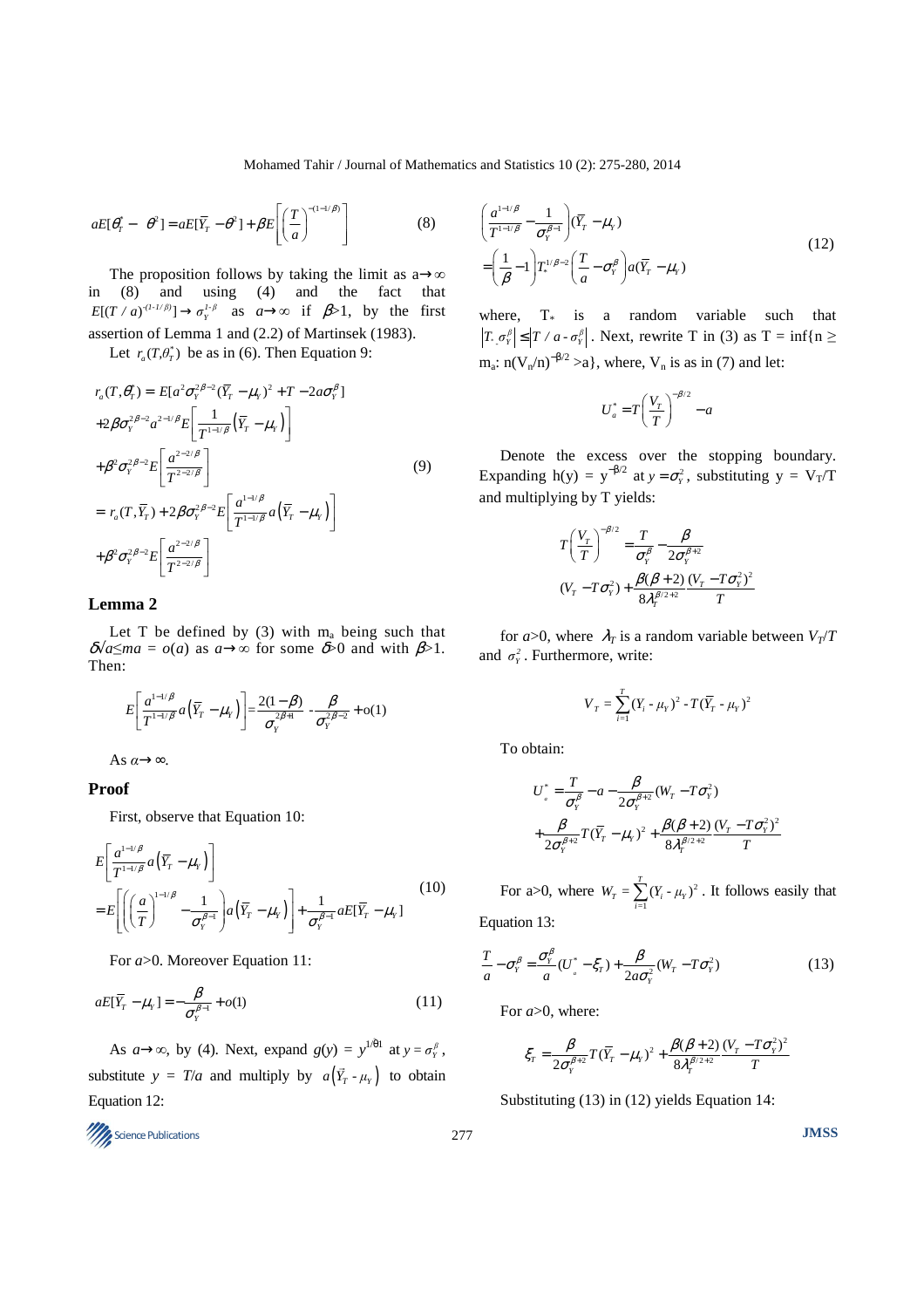$$
\begin{aligned}\n&\left(\frac{a^{1-1/\beta}}{T^{1-1/\beta}} - \frac{1}{\sigma_Y^{\beta-1}}\right) (\bar{Y}_T - \mu_Y) \\
&= \left(\frac{1}{\beta} - 1\right) \sigma_Y^{\beta} T_*^{1/\beta - 2} (U_a - \xi_T) (\bar{Y}_T - \mu_Y) \\
&+ \left(\frac{1}{\beta} - 1\right) \frac{\beta}{2\sigma_Y^2} T_*^{1/\beta - 2} (W_T - T\sigma_Y^2) (\bar{Y}_T - \mu_Y) \\
&= \left(\frac{1}{\beta} - 1\right) \sigma_Y^{\beta} I_1(a) + \frac{1-\beta}{2\sigma_Y^2} I_2(a),\n\end{aligned} \tag{14}
$$

Say. Let  $S_n = Y_1 + \ldots + Y_n$ , n≥1. Then Equation 15:

$$
E[|I_1(a)|] = E\left[\left|\frac{T_*^{1/\beta - 2}}{T}(U_a - \xi_T)(S_T - \mu_Y T)\right|\right]
$$
  
\n
$$
= \frac{\sigma_Y^{\beta}}{\sqrt{a\sigma_Y^{\beta}}} E\left[\left| (U_a - \xi_T)\frac{a}{T} T_*^{1/\beta - 2} \frac{(S_T - \mu_Y T)}{\sqrt{a\sigma_Y^{\beta}}}\right|\right]
$$
  
\n
$$
\leq \frac{\sqrt{\sigma_Y^{\beta}}}{\sqrt{a}} \sqrt{E[(U_a - \xi_T)^2]} \sqrt{E\left[T_*^{2/\beta - 4}\left(\frac{a}{T}\right)^2 \left(\frac{S_T - \mu_Y T}{\sqrt{a\sigma_Y^{\beta}}}\right)^2}\right]}
$$
(15)  
\n
$$
\leq \frac{1}{\sqrt{a}} \sqrt{2\sigma_Y^{\beta} E[U_a^2] + 2\sigma_Y^{\beta} E[\xi_T^2]}
$$
  
\n
$$
\sqrt{E\left[T_*^{2/\beta - 4}\left(\frac{a}{T}\right)^2 \left(\frac{S_T - \mu_Y T}{\sqrt{a\sigma_Y^{\beta}}}\right)^2\right]} \to 0
$$

as a→∞, by Hölder's inequality, the fact that  $T_* \to \sigma_r^{\beta} \left( |T_* - \sigma_r^{\beta}| \le |T / a - \sigma_r^{\beta}| \right) \to 0 \text{ w.p.1}$  since  $T / a \rightarrow \sigma_Y^{\beta}$ ,  $\frac{S_T - \mu_Y}{\sqrt{a \sigma_Y^{\beta}}}$  $S_T$  -  $\mu_Y T$ *aσ* converges in distribution to a

Standard Normal random variable by Anscombe's theorem, the facts that  $E[U_a^2] \to E[U^2] < \infty$  and  $E[\xi_\tau^2] = O(1)$   $a \to \infty$ and (2.3), (2.8) and (2.9) of Martinsek (1983). To evaluate  $E[I_2(a)]$ , observe that Equation 16:

$$
I_{2}(a) = \frac{2a\sigma_{\gamma}^{\beta}T_{*}^{1/\beta-2}\left(W_{T}-T\sigma_{\gamma}^{2}\right)(S_{T}-\mu_{\gamma}T)}{T}
$$
as a  $\rightarrow \infty$  if  $\delta > 1$ , by the first assertion of Lemma 1 and (2.2) of Martinssek (1983), to complete the proof.  
\n
$$
= 2\sigma_{\gamma}^{\beta} \frac{a}{T}T_{*}^{1/\beta-2}\left(\frac{W_{T}-\sigma_{\gamma}^{2}T}{\sqrt{a\sigma_{\gamma}^{\beta}}}\right)^{2}
$$
as a  $\rightarrow \infty$  if  $\delta > 1$ , by the first assertion of Lemma 1 and (2.2) of Martinssek (1983), to complete the proof.  
\n3. NEGATIVE ASYMPTOTIC REGRET  
\n
$$
-2\sigma_{\gamma}^{\beta} \frac{a}{T}T_{*}^{1/\beta-2}\left(\frac{W_{T}-\sigma_{\gamma}^{2}T}{\sqrt{a\sigma_{\gamma}^{\beta}}}\right)^{2}
$$
 (16) Theorem 1 shows that the biased-corrected procedure  $(T, \mu_{T}^{+})$  has a lower asymptotic regret than the procedure  $(T, \mu_{T}^{+})$  is negative if Equation 20:  
\n
$$
-2\sigma_{\gamma}^{\beta} \frac{a}{T}T_{*}^{1/\beta-2}\left(\frac{S_{T}-\mu_{\gamma}T}{\sqrt{a\sigma_{\gamma}^{\beta}}}\right)^{2}
$$
  $0 < \theta < \sqrt{\frac{4\beta-4}{3.25\beta+1}} \equiv \theta_{\beta}$  (20)  
\n
$$
-2\sigma_{\gamma}^{1-2\beta}Z^{2}-2\sigma_{\gamma}^{1-2\beta}Z^{2} = 4\sigma_{\gamma}^{1-2\beta}Z^{2}
$$

As a→∞, by Anscombe's theorem and the fact that  $T_* \otimes \sigma_Y^{\beta}$  w.p.1 as a→∞ where Z is a random variable having the Standard Normal distribution. Thus Equation 17:

$$
E[I_2(a)] = 4\sigma_Y^{1-2\beta} + o(1)
$$
\n(17)

As  $a \rightarrow \infty$ , by (16) and (2.3) and (2.4) of Martinsek (1983). Taking expectation in (14) and using (15) and (17) yields Equation 18:

$$
E\left[\left(\frac{a^{1-1/\beta}}{T^{1-1/\beta}}-\frac{1}{\sigma_Y^{\beta-1}}\right)a\left(\overline{Y}_T-\mu_Y\right)\right]=\frac{2(1-\beta)}{\sigma_Y^{2\beta+1}}+o(1)
$$
\n(18)

*a*→∞. The lemma follows by taking the limit, as  $a \rightarrow \infty$ , in (10) and using (11) and (18).

Theorem 1. Let T be defined by  $(3)$  with  $m_a$  being such that  $\delta \sqrt{a} \leq m_a = o(a)$  as  $a \rightarrow \infty$  for some  $\delta > 0$  and  $\beta > 1$ . Let the regret of the biased-corrected procedure  $(T, \theta^*_T)$  be as in  $(6)$ . Then:

$$
r_a(T, \theta_T^*) = 3.25\beta^2 + \beta - \frac{4\beta(\beta - 1)}{\theta^6} + o(1)
$$

As αθθ.

# **Proof**

First Equation 19:

$$
r_{a}(T, \overline{Y}_{T}) = E[a^{2}\sigma_{Y}^{2\beta-2}(\overline{Y}_{T} - \mu_{Y})^{2} + T]
$$
  
-2a $\sigma_{Y}^{\beta} = 5.25\beta^{2} + \beta + o(1)$  (19)

As a→∞ if  $\delta$ >1, by Martinsek (1988). Next, take the limit, as a→∞, in (9) and use (19), Lemma 2 and the fact that:

$$
E\left[\frac{a^{2-2/\beta}}{T^{2-2/\beta}}\right] = \frac{1}{\sigma_Y^{2\beta-2}} + o(1)
$$

as a→∞ if  $\delta$ >1, by the first assertion of Lemma 1 and (2.2) of Martinsek (1983), to complete the proof.

# **3. NEGATIVE ASYMPTOTIC REGRET**

Theorem 1 shows that the biased-corrected procedure  $(T, \mu_T^*)$  has a lower asymptotic regret than the procedure  $(T, \overline{Y}_T)$ . Also, the asymptotic regret of the procedure  $(T, \mu^*_T)$  is negative if Equation 20:

$$
0 < \theta < \sqrt[6]{\frac{4\beta - 4}{3.25\beta + 1}} \equiv \theta_{\beta}
$$
 (20)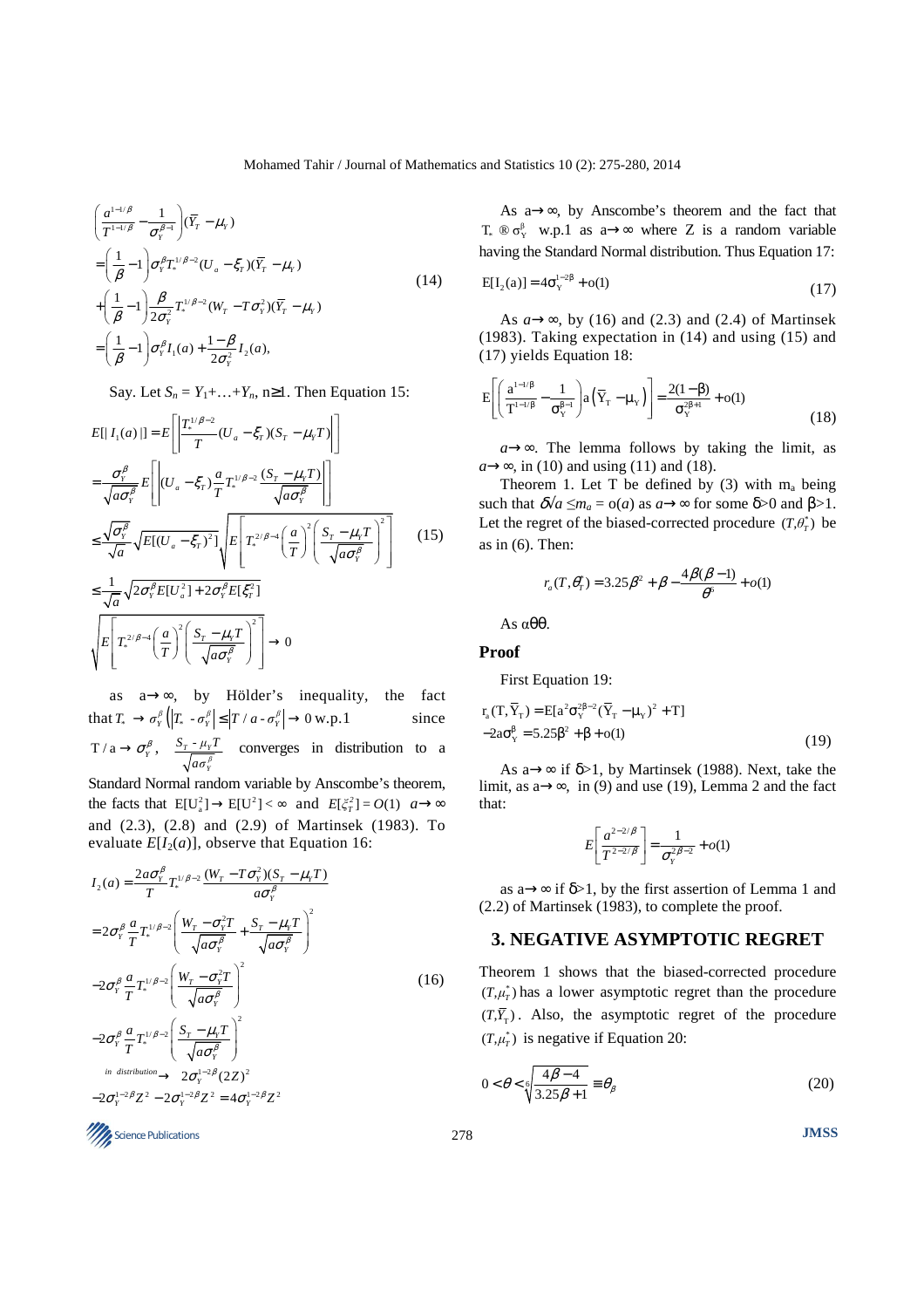| $\mathbf b$ | <b>rative 1.</b> Asymptotic regret for various choices of $p>1$ and $0<0<\theta0$ (see $(20)$ )<br>q <sub>b</sub> | $\boldsymbol{q}$ | Asymptotic regret |
|-------------|-------------------------------------------------------------------------------------------------------------------|------------------|-------------------|
| 1.5         | 0.836                                                                                                             | 0.2              | -46866.1880000    |
| 1.5         | 0.836                                                                                                             | 0.3              | -4106.4138000     |
| 1.5         | 0.836                                                                                                             | 0.4              | -723.6093800      |
| 1.5         | 0.836                                                                                                             | 0.5              | -183.1875000      |
| 1.5         | 0.836                                                                                                             | 0.7              | $-16.6870790$     |
| 2.0         | 0.901                                                                                                             | 0.2              | -124985.0000000   |
| 2.0         | 0.901                                                                                                             | 0.3              | -10958.9370000    |
| 2.0         | 0.901                                                                                                             | 0.4              | -1938.1250000     |
| 2.0         | 0.901                                                                                                             | 0.5              | -497.0000000      |
| 2.0         | 0.901                                                                                                             | 0.8              | $-15.5175780$     |
| 2.0         | 0.901                                                                                                             | 0.9              | $-0.0534114$      |
| 5.0         | 0.988                                                                                                             | 0.3              | $-109653.1200000$ |
| 5.0         | 0.988                                                                                                             | 0.4              | -19445.0000000    |
| 5.0         | 0.988                                                                                                             | 0.6              | $-1628.4276000$   |
| 5.0         | 0.988                                                                                                             | 0.7              | -593.7387800      |
| 5.0         | 0.988                                                                                                             | 0.9              | $-64.2841140$     |
| 10          | 1.012                                                                                                             | 0.2              | -5624665.0000000  |
| 10          | 1.012                                                                                                             | 0.4              | $-87555.6250000$  |
| 10          | 1.012                                                                                                             | 0.7              | -2724.9495000     |
| 10          | 1.012                                                                                                             | 0.8              | -1038.2910000     |
| 10          | 1.012                                                                                                             | 0.9              | $-342.4035100$    |
| 10          | 1.012                                                                                                             | 1.0              | $-25.0000000$     |
| 15          | 1.020                                                                                                             | 0.2              | -13124254.0000000 |
| 15          | 1.020                                                                                                             | 0.3              | -1151517.1000000  |
| 15          | 1.020                                                                                                             | 0.5              | -53013.7500000    |
| 15          | 1.020                                                                                                             | 0.7              | -6393.6322000     |
| 15          | 1.020                                                                                                             | 0.9              | -834.3582000      |
| 15          | 1.020                                                                                                             | 1.0              | -93.7500000       |

**Table 1.** Asymptotic regret for various choices of  $B > 1$  and  $0 < \theta < \theta$ , (see (20))

This means that for the values of  $\theta$  in the interval (0, θ<sub>β</sub>) with β>1, the sequential procedure  $(T, \mu^*_T)$  performs better, for large values of a, than the best fixed-samplesize procedure  $(n_a^*, \overline{Y}_{n_a^*})$ , where  $n_a^*$  is the greatest integer less than or equal to  $n_a = a\theta^{2\beta}$  (see **Table 1**).

# **4. CONCLUSION**

We have proposed a sequential procedure for estimating the square of the shape parameter of the Rayleigh distribution and provided a second-order asymptotic expansion for the incurred regret. It is seen that the proposed procedure performs better than the best fixed-sample-size procedure if the shape parameter lies in a specific subinterval of the positive real numbers.

For future research, it would be worth considering Bayesian sequential estimation of a function of the shape parameter of the Rayleigh distribution, in which the focus will be on finding a sequential procedure and approximating the Bayes regret, as well as comparing the proposed procedure with existing procedures.

## **5. REFERENCES**

- Chang, I.S. and C.A. Hsiung, 1979. Approximations to the expected sample size of certain sequential procedures. Proceedings of the Conference on, Recent Developments in Statistical Methods and Applications, (CRDS' 79), Taipei, Institute of Mathamatic Academi Sinica, pp: 71-82.
- Chow, Y.S. and H. Robbins, 1985. On the asymptotic theory of fixed-width sequential confidence intervals for the mean. Annal. Math. Stat., 36: 457-462. DOI: 10.1007/978-1-4612-5110-1\_19
- Chow, Y.S. and K.F. Yu, 1981. The performance of a sequential procedure for the estimation of the mean. Annal. Stat., 9: 189-198.
- Kim, C. and K. Han, 2009. Estimation of the scale parameter of the Rayleigh distribution under general progressive censoring. J. Korean Stat. Society, 38: 239-246. DOI: 10.1016/j.jkss.2008.10.005
- Martinsek, A.T., 1983. Second order approximation to the risk of a sequential procedure. Annal. Stat., 11: 827-836.